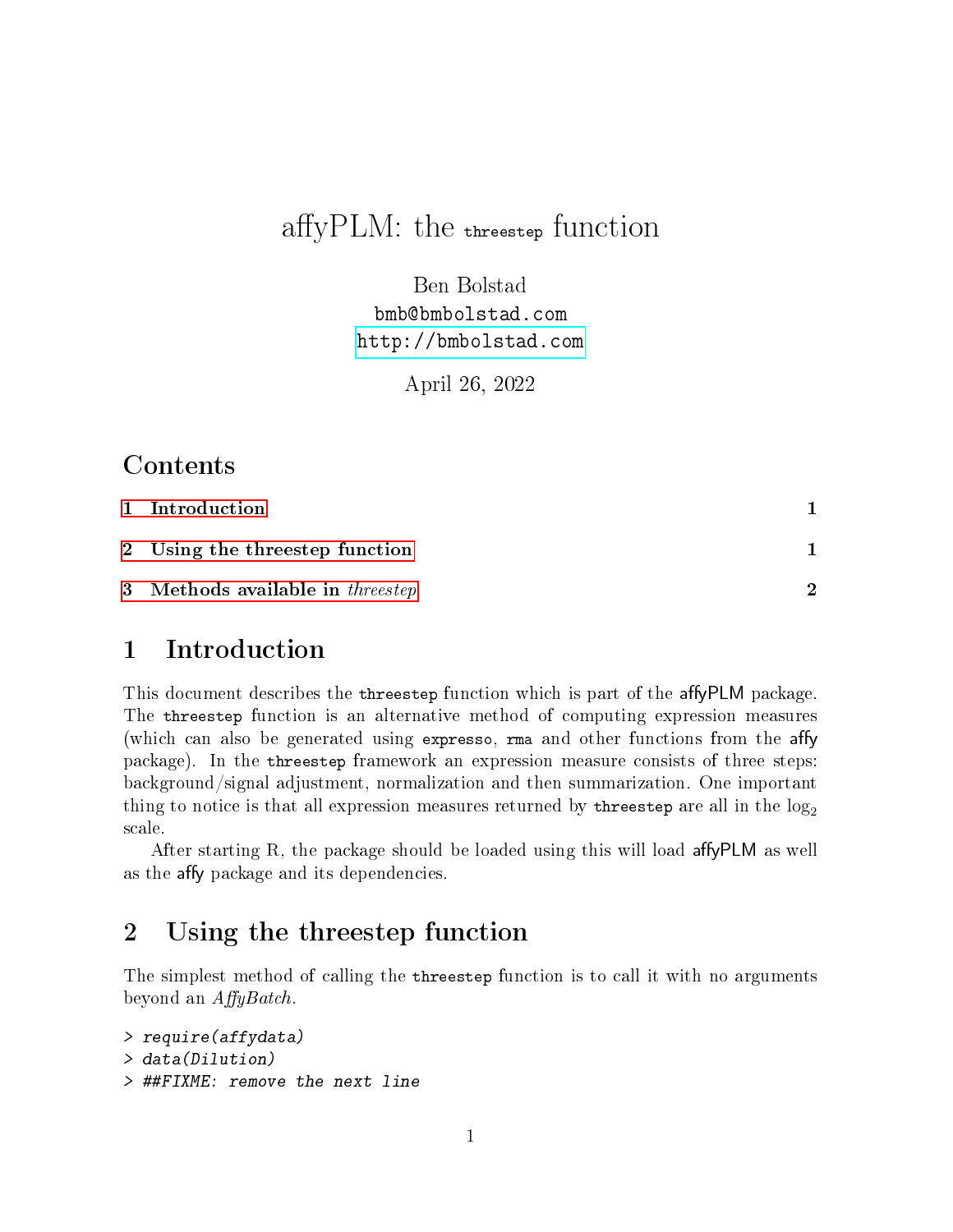```
> Dilution = updateObject(Dilution)
> eset <- threestep(Dilution)
```
this will compute the conventional RMA expression measure.

But we can go beyond this by altering any of the three steps. This can be done using the three parameters background.method, normalize.method and summary.method. For example

#### > eset <- threestep(Dilution, background.method = "MASIM", + normalize.method="quantile",summary.method="tukey.biweight")

computes an expression measure where we background correct/signal adjust by breaking the array into grids doing a location dependent adjustment, then subtracting the "ideal mismatch" from the perfect match. Normalization is done using the quantile normalization method and then summarization using a 1-step Tukey Biweight.

An even more unconventional expression measure is to background correct/signal adjust by subtracting the ideal mismatch, carry out no normalization, then summarize by taking the 2nd largest PM (which in this case will really be the largest PM after subtracting the ideal mismatch).

```
> eset <- threestep(Dilution, background.method = "IdealMM",
+ normalize="quantile",summary.method="log.2nd.largest")
```
#### <span id="page-1-0"></span>3 Methods available in *threestep*

The following tables outline the methods that are available for each of the threesteps.

| Background methods    |                                              |  |  |  |
|-----------------------|----------------------------------------------|--|--|--|
| Option                | Name                                         |  |  |  |
| $RMA.2$ (default)     | RMA convolution model background             |  |  |  |
| RMA.1                 | RMA convolution model background             |  |  |  |
| MAS                   | MAS 5.0 location dependent background        |  |  |  |
| IdealMM               | Ideal Mismatch                               |  |  |  |
| MASIM                 | MAS 5 and Ideal Mismatch                     |  |  |  |
| GCRMA                 | GCRMA background                             |  |  |  |
|                       |                                              |  |  |  |
| Normalization methods |                                              |  |  |  |
| Option                | Name                                         |  |  |  |
|                       | Quantile normalization<br>quantile (default) |  |  |  |

scaling scaling normalization